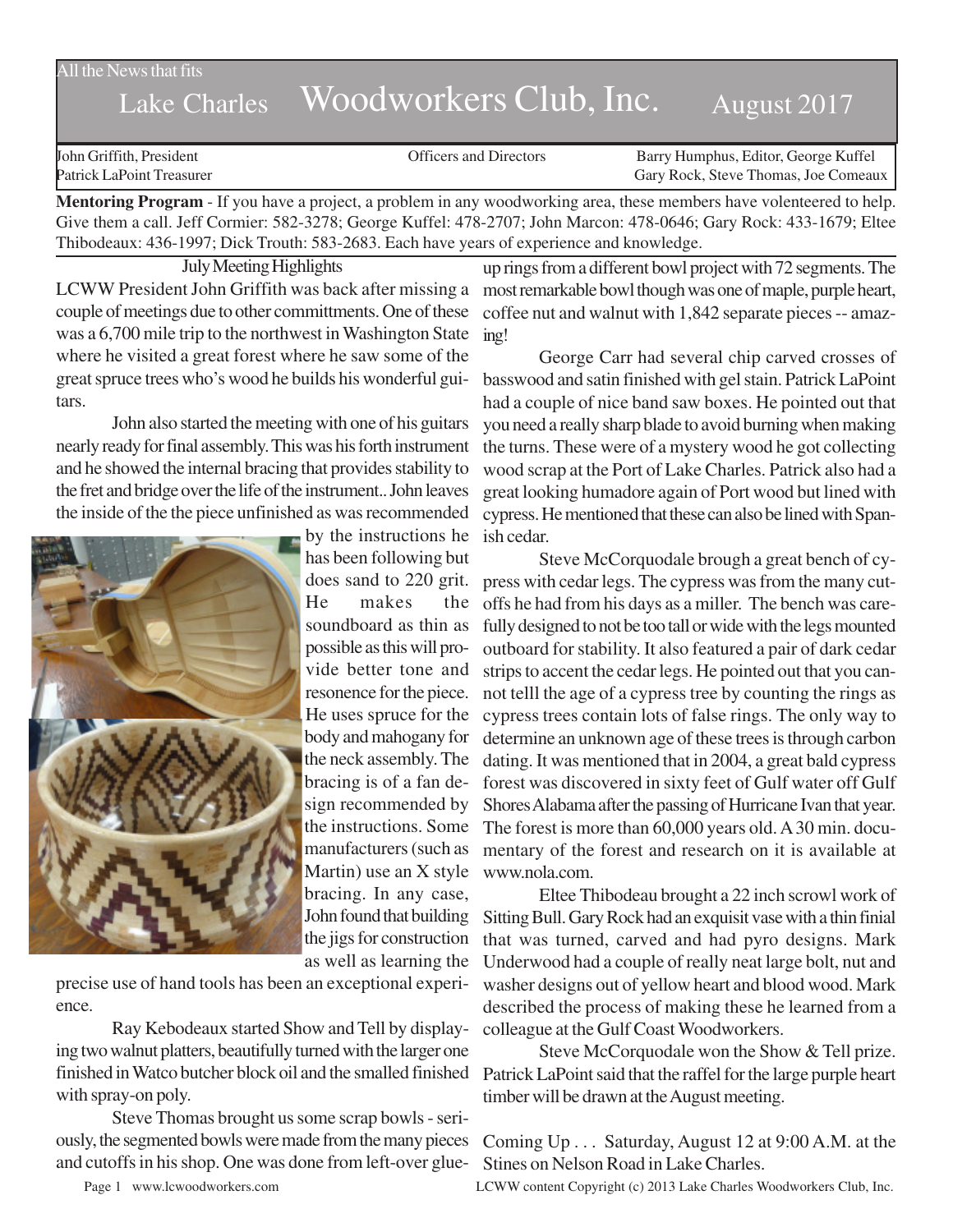

Gary Rock Eltee Thibodeaux Mark Underwood Patrick Lapoint Ray Kebodeau

Thoughts on Finishing Finishing can be one of the biggest bugaboos for woodworkers. Though you remain undaunted by complex joinery or intricate and precise ma-



chining, scores of woodworkers still cringe at the thought of applying a finish to their work. "What's the best finish for my project?" is a question often heared. Being able to answer that question confidently and comfortably is an important hurdle to overcome.

Finishing products can be grouped into manageable categories, based on general working qualities and the degrees of protection they offer: waxes, oils, varnishes, shellacs, lacquers and water-based finishes. Different finishes offer varying degrees of protection, durability, ease of application, repairability and aesthetics. Unfortunately, no single finish excels in all of these categories — a finish that excels in one may fail in another — so in choosing a finish you must accept trade-offs.

You should ask yourself a series of questions to determine the best finish for your project. Answers to these questions will point you toward the right finish to use on a given project, based on how well you need to protect the surface,



how well the finish will hold up, how easy it is to apply and how you want it to look. To get a better understanding of the choices, let's first take a look at the different categories of wood finishes and we'll 'finish' next month.

All wood finishes can be classified as one of two distinctly different types, based on how they dry, or cure. Evaporative finishes–such as lacquer, shellac and many water-based finishes–dry to a hard film as the solvents evaporate. (Water is not a solvent — it's a carrier for the finish emulsion.) These types of finishes will always redissolve in the solvent used to thin them, long after they've dried, so they tend to be less durable than reactive finishes. Most reactive finishes — such as linseed or tung oil, catalyzed lacquers and varnishes — also contain solvents that evaporate, but they cure by reacting with either air outside the can or a chemical placed in the can before application. These finishes undergo a chemical change as they cure, and after that they will not redissolve in the solvent originally used to thin them. Except for the pure oils, reactive finishes tend to hold up better to heat and chemicals.

Waxes — don't consider wax an appropriate finish in and of itself. Use paste wax (carnauba mostly, sometimes beeswax) to polish furniture but only over other finishes, such as lacquer or shellac.

The true oils — Linseed oil and tung oil, the drying oils most often used in finishing, are readily available and relatively inexpensive. These finishes are called true oils to distinguish them from other products hyped as oil finishes and to separate them from naturally nondrying or semidrying oils used in finishes, such as soybean oil. These true oils change from a liquid to a solid through polymerization, a process that strengthens the cured finish.

Linseed oil is available in several forms. Unrefined, it's called raw linseed oil, rarely used on wood because it dries so slowly. By boiling the oil, the resulting product is thicker and dries more quickly. Most boiled linseed oil sold these days is raw oil that has been mixed with chemical additives to speed up the drying time (e.g. Japan dryer or equal). For wood finishing, you should use only boiled linseed oil.

Tung oil is derived from the nuts of trees that are native to Asia but have been cultivated in other parts of the Continues on Page 3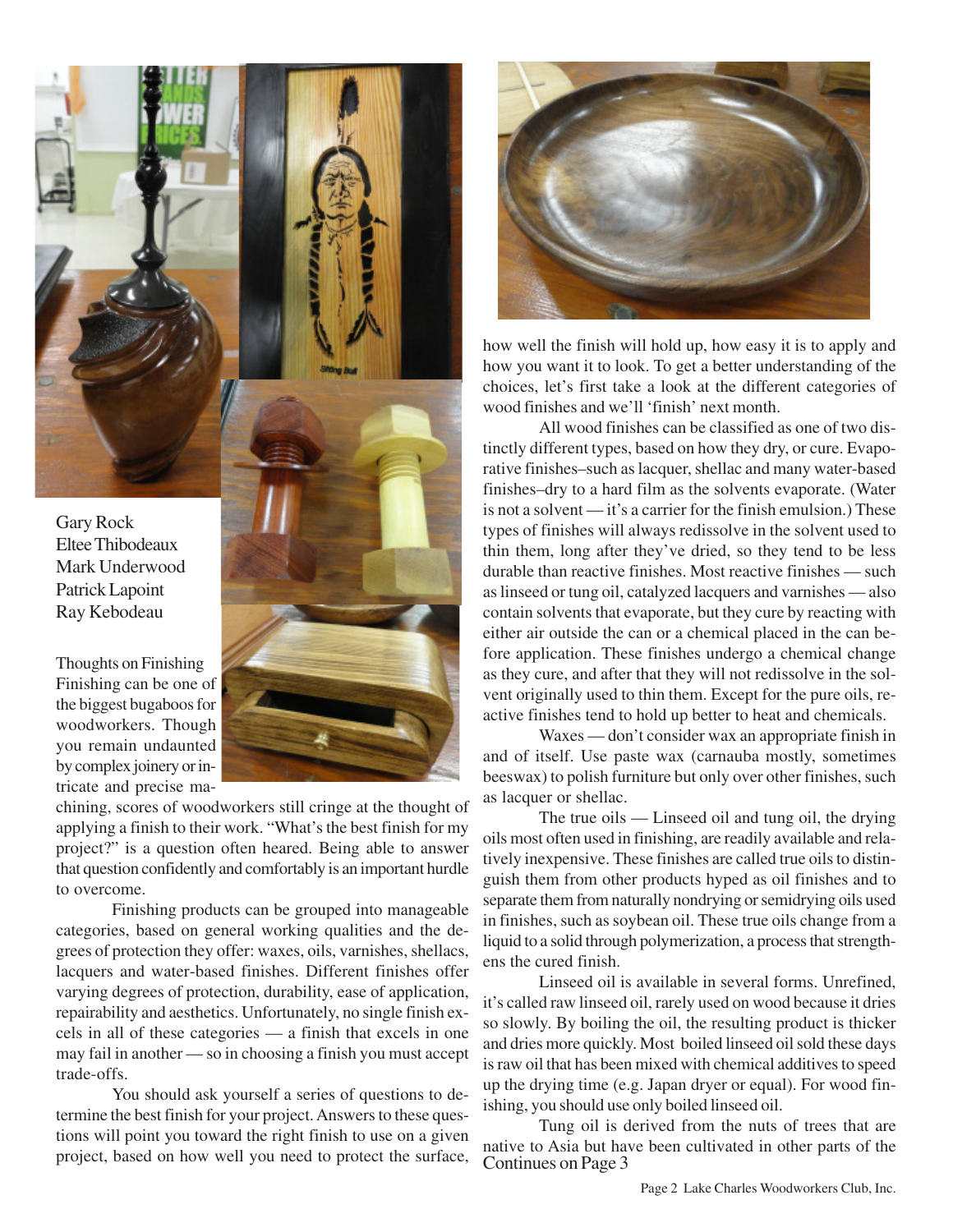world. Tung oil is available in a heat-treated or polymerized lac solution that winds up in cans at the store. form. The heat-treating process makes the oil a bit more durable and speeds up the drying time. This minimizes a tendency of tung oil to "frost" (dry to a whitish, matte appearance). Tung oil is paler in color and has better moisture resistance than linseed oil.

Linseed and tung oils are penetrating finishes, meaning they penetrate the fibers of the wood and harden. These are the easiest finishes to apply: Wipe them on, allow them to penetrate the surface of the wood and wipe off the excess with a rag (*Safety hint: dry the spread out rag in a well ventilated space*). These oils are usually not built up with enough coats to form a surface film, like that of varnish or lacquer, as the film is soft.

Varnish is made of tough and durable synthetic resins that have been modified with drying oils. Cans of varnish list resins such as alkyd, phenolic and urethane, and the oils used are tung and linseed and other semidrying oils such as soybean and safflower. Varnish cures by polymerization but the resins make this finish more durable than oil. Oil-based varnish is the most durable finish that can be easily applied by the average woodworker. Varnish surpasses most other finishes in its resistance to water, heat, solvents and other chemicals.

Varnishes that contain a high percentage of oil are called long-oil varnishes and readily reduced. These include marine, spar or exterior varnishes and some interior varnishes. Long-oil varnishes are more elastic and softer than mediumand short-oil varnishes that contain a lower percentage of oil. Medium-oil varnishes comprise most interior varnishes. Shortoil varnishes require extremely high temperatures to dry, so they're used only in industrial applications.

The type of resin used in the varnish determines the characteristics of the finish. Alkyd varnish is the standard allpurpose interior variety with decent protective qualities. Phenolic varnish, usually made with tung oil, is predominantly for exterior use. Urethane varnish (polyurethane) offers a better resistance to heat, solvents and abrasions than any other varnish. Varnish is typically applied with a brush, although a highly thinned and gelled version, called wiping or wipe-on varnish, can be applied with a rag.

Oil and varnish blends are mostly oil with some varnish added, offer some of the best attributes of both ingredients: the easy application of true oils and the protective qualities of varnish. (Watco-brand Danish oil, teak oil and a number of other finishes.) It's difficult to ascribe accurate protective qualities to these products because manufacturers don't usually disclose the ratio of oil to varnish. Oil and varnish blends will dry a bit harder than true oils, and the finishes will build quicker with fewer applications.

While most people think of shellac as a liquid finish, in its pure form it's a natural resin secreted from a bug that feeds on trees. The secretions are gathered and refined into dry flakes, which are dissolved in ethyl alcohol to make the shel-

You can buy shellac premixed, or buy it in flake form and mix it yourself. The premixed variety is available in amber and clear, which is shellac that's been bleached. With flakes, shellac is available in a wider variety of colors and wax contents than with the premixed version (contains wax). The wax in shellac decreases the finish's resistance to water and prevents some finishes from bonding to it.

Professionals regard lacquer as the best all-around finish for wood because it dries fast, imparts depth and richness to the wood, exhibits excellent durability (depending on the type used). There are several different types of lacquer, and they exhibit different performance characteristics.

Nitrocellulose lacquer is the most common. If the label says lacquer, it's likely nitrocellulose, made from an alkyd and nitrocellulose resin dissolved and mixed with solvents that evaporate quickly. This type of lacquer has moderate water resistance, but sensitive to heat and certain solvents. The big drawback is it's tendency to yellow as it ages.

Acrylic-modified lacquer is made from a mixture of a nonyellowing cellulose resin (cellulose acetate butyrate) and acrylic. This lacquer possesses the same properties of nitrocellulose lacquer but it will not show as an amber color when applied over light-colored woods. Also, the finish won't turn yellow over time.

Catalyzed lacquer bridges the gap between the application traits of nitrocellulose lacquer and the durability of varnish. Catalyzed lacquer is a complex finish composed of urea formaldehyde or urea melamine and an alkyd that has some nitrocellulose resin added to make it handle like normal lacquer. The addition of an acid catalyst initiates a chemical reaction that forms a very tough, durable finish. Catalyzed lacquer comes in two versions: precatalyzed and post-catalyzed. Precatalyzed lacquer has the components premixed, either by the manufacturer or at the store when you buy it; post-catalyzed lacquer is a two-part system that you must mix in your shop, following precise ratios. Once the catalyst has been added, these lacquers have a fairly short pot life (the time in which they can be used).

Water-based finish contains some of the same ingredients as varnish and lacquer — urethane, alkyd and acrylic — but many flammable and polluting ingredients have been replaced with water. The chemistry in this product is complex. Because the resins don't have a natural affinity for water, they must be chemically modified or forced to combine with water. Water-based finish is usually made with either an acrylic resin (sold as water-based lacquer) or an acrylic urethane mixture (sold as water-based polyurethane). As with varnish, the addition of the urethane makes the resin tougher and more scratch resistant, but water-based urethane does not have the same solvent and heat resistance as its oil-based counterpart.

Next month we will finish up these thoughts on finishes.

Page 3 Lake Charles Woodworkers Club, Inc.